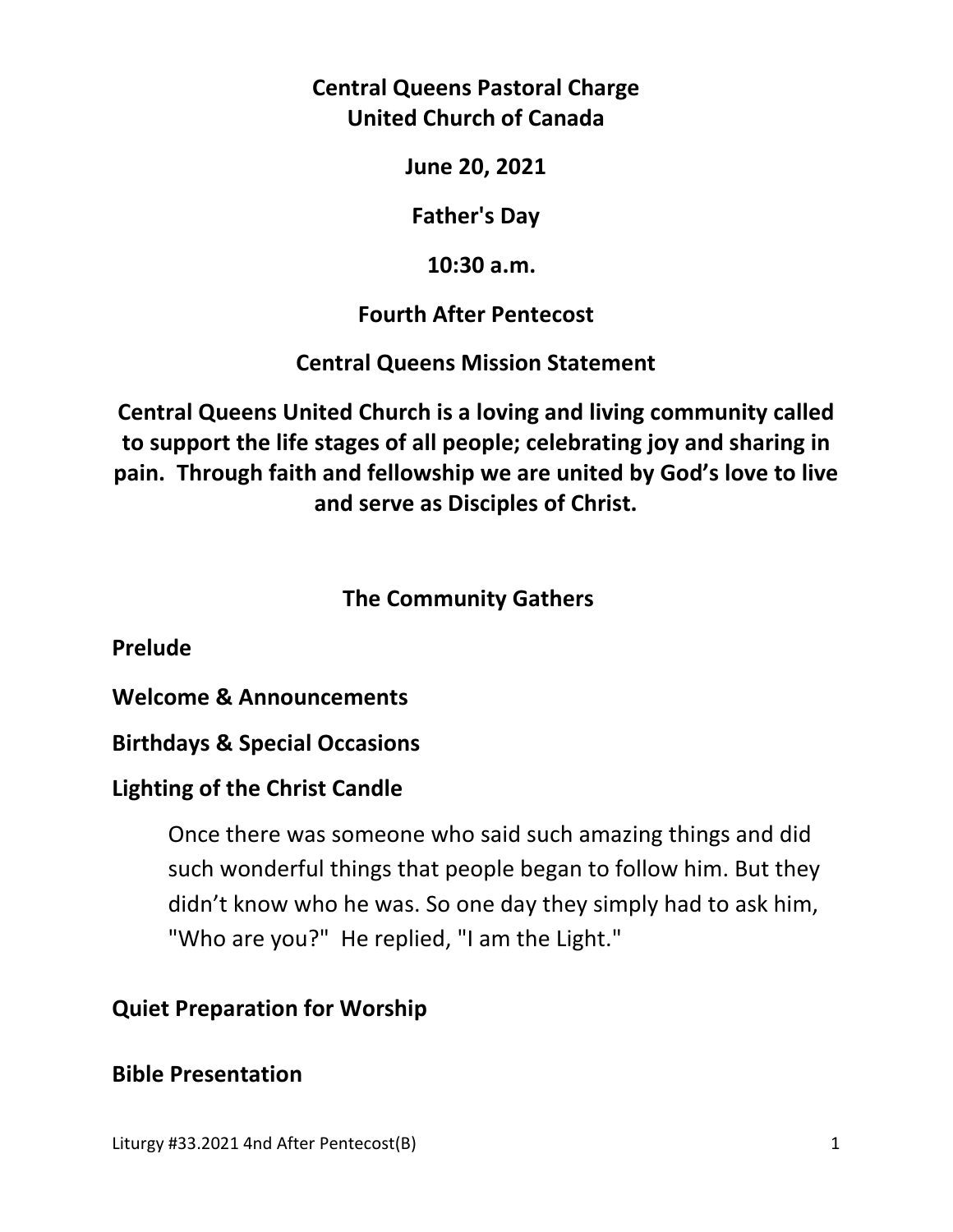#### **\*Call to Worship**

It's awesome when all of the people live together in unity!

 **When waters are rough, we hold each other tightly. When the sea begins to swallow us, we hold each other tightly and call on God.**

 But we also need God and each other when there are no looming waves.

 **We can splash and play in the shallow end and venture into deeper waters with trusted friends. Delighting in refreshing currents of community and savouring each burst of laughter, let's invite others to join in the fun! We gather in God's love to worship.** 

**\*Hymn** "Come and Find the Quiet Centre" VU #374

## **Prayer of Approach**

 **Ever-living God, you are like the sea: powerful and endless, yet soothing and constant. Let us feel your refreshing presence as we gather near your waters to wade in the possibilities of life that you offer us this day.**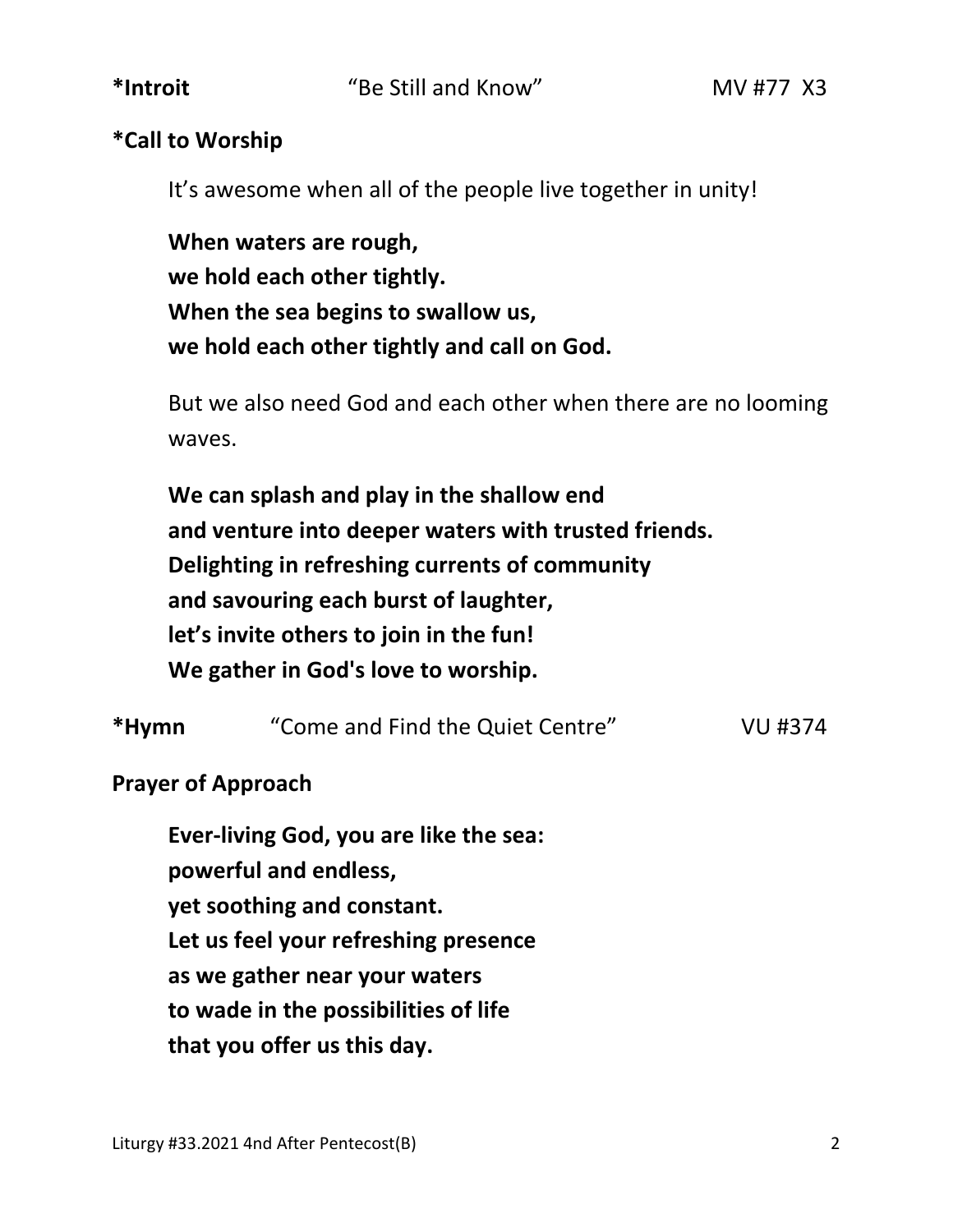With Jesus, we share in the ancient prayer…

#### **Lord's Prayer**

**Our Father, who art in heaven, hallowed be thy name. Thy Kingdom come, thy will be done on earth, as it is in heaven. Give us this day our daily bread; and forgive us our trespasses, as we forgive those who trespass against us; and lead us not into temptation, but deliver us from evil. For thine is the kingdom, the power, and the glory, for ever and ever. Amen.** 

#### **Hymn**

**All God's Children**

**Hymn** 

## **Listening for God's Word**

#### **Sacred Word**

#### **1 Samuel 17:(1***a***, 4–11, 19–23), 32–49**

 Now the Philistines gathered their armies for battle; they were gathered at Socoh, which belongs to Judah, and encamped between Socoh and Azekah, in Ephes-dammim.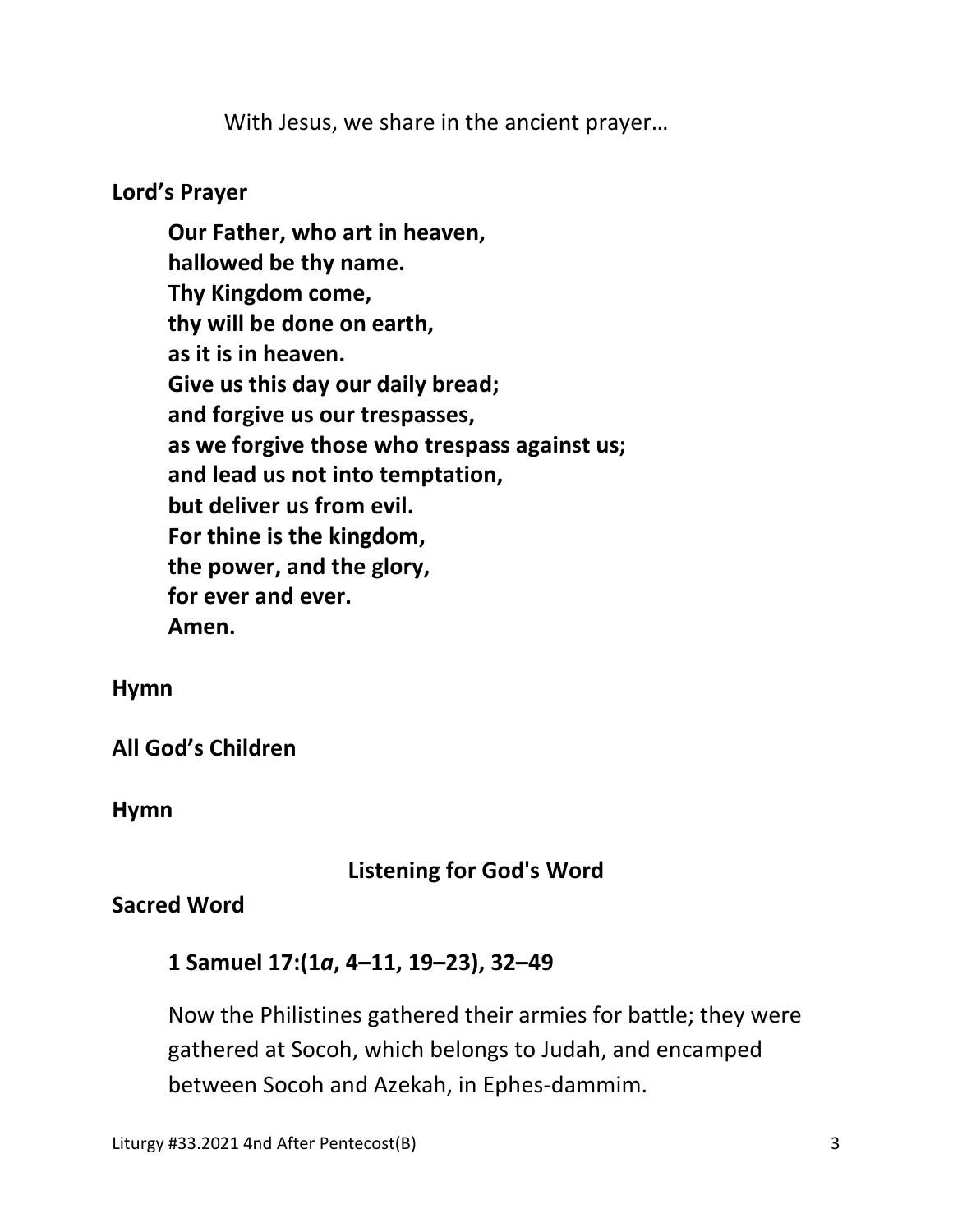... And there came out from the camp of the Philistines a champion named Goliath, of Gath, whose height was six cubits and a span. He had a helmet of bronze on his head, and he was armed with a coat of mail; the weight of the coat was five thousand shekels of bronze. He had greaves of bronze on his legs and a javelin of bronze slung between his shoulders. The shaft of his spear was like a weaver's beam, and his spear's head weighed six hundred shekels of iron; and his shield-bearer went before him. He stood and shouted to the ranks of Israel, "Why have you come out to draw up for battle? Am I not a Philistine, and are you not servants of Saul? Choose a man for yourselves, and let him come down to me. If he is able to fight with me and kill me, then we will be your servants; but if I prevail against him and kill him, then you shall be our servants and serve us." And the Philistine said, "Today I defy the ranks of Israel! Give me a man, that we may fight together." When Saul and all Israel heard these words of the Philistine, they were dismayed and greatly afraid. ... Now Saul, and they, and all the men of Israel, were in the valley of Elah, fighting with the Philistines. David rose early in the morning, left the sheep with a keeper, took the provisions, and went as Jesse had commanded him. He came to the encampment as the army was going forth to the battle line, shouting the war cry. Israel and the Philistines drew up for battle, army against army. David left the things in charge of the keeper of the baggage, ran to the ranks, and went and greeted his brothers. As he talked with them, the champion, the Philistine of Gath, Goliath by name, came up out of the ranks of the Philistines, and spoke the same words as before. And David heard him. David said to Saul, "Let no one's heart fail because of him; your servant will go and fight with this Philistine." Saul said to David, "You are not able to go against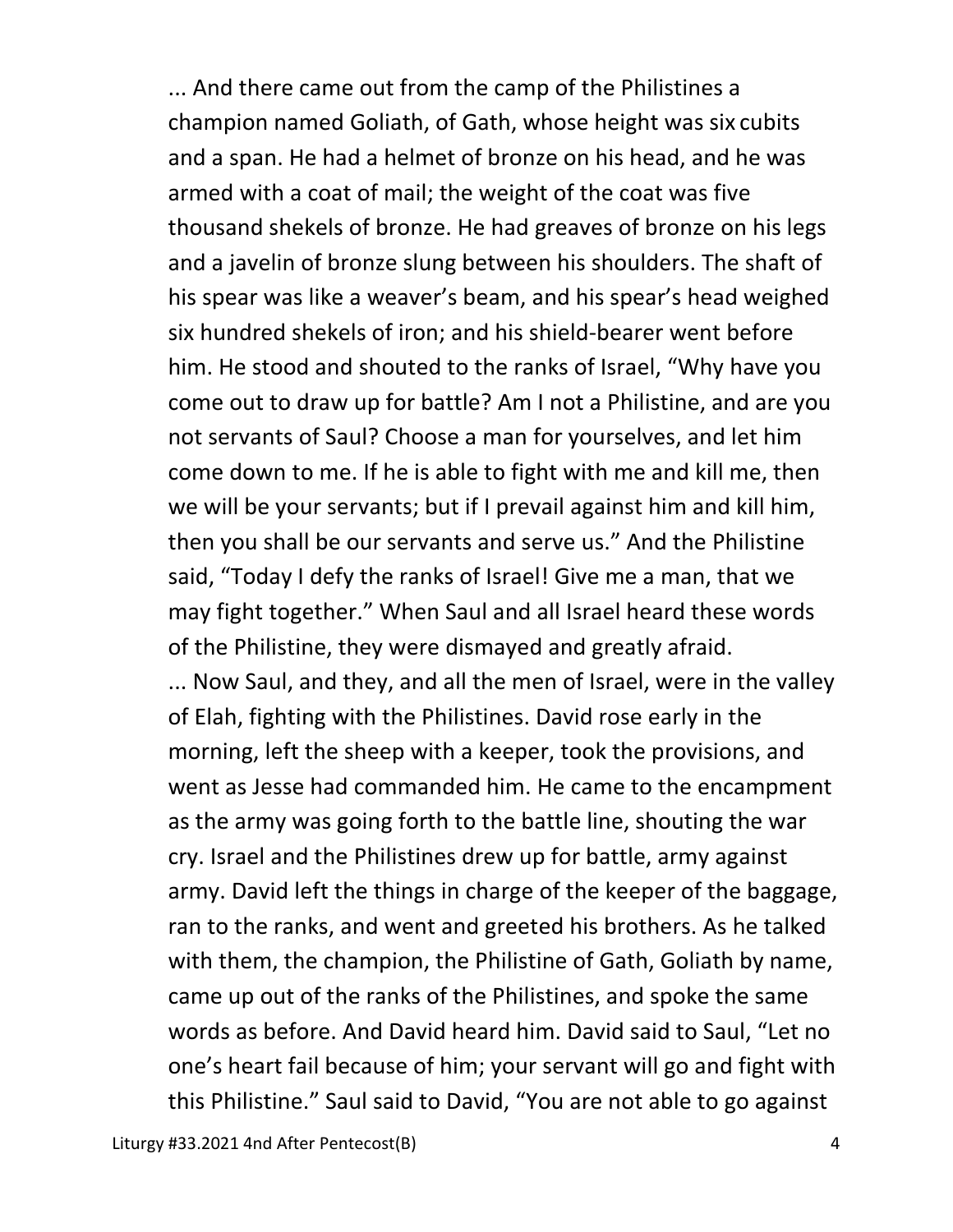this Philistine to fight with him; for you are just a boy, and he has been a warrior from his youth." But David said to Saul, "Your servant used to keep sheep for his father; and whenever a lion or a bear came, and took a lamb from the flock, I went after it and struck it down, rescuing the lamb from its mouth; and if it turned against me, I would catch it by the jaw, strike it down, and kill it. Your servant has killed both lions and bears; and this uncircumcised Philistine shall be like one of them, since he has defied the armies of the living God." David said, "The LORD, who saved me from the paw of the lion and from the paw of the bear, will save me from the hand of this Philistine." So Saul said to David, "Go, and may the LORD be with you!"

Saul clothed David with his armour; he put a bronze helmet on his head and clothed him with a coat of mail. David strapped Saul's sword over the armour, and he tried in vain to walk, for he was not used to them. Then David said to Saul, "I cannot walk with these; for I am not used to them." So David removed them. Then he took his staff in his hand, and chose five smooth stones from the wadi, and put them in his shepherd's bag, in the pouch; his sling was in his hand, and he drew near to the Philistine.

The Philistine came on and drew near to David, with his shieldbearer in front of him. When the Philistine looked and saw David, he disdained him, for he was only a youth, ruddy and handsome in appearance. The Philistine said to David, "Am I a dog, that you come to me with sticks?" And the Philistine cursed David by his gods. The Philistine said to David, "Come to me, and I will give your flesh to the birds of the air and to the wild animals of the field." But David said to the Philistine, "You come to me with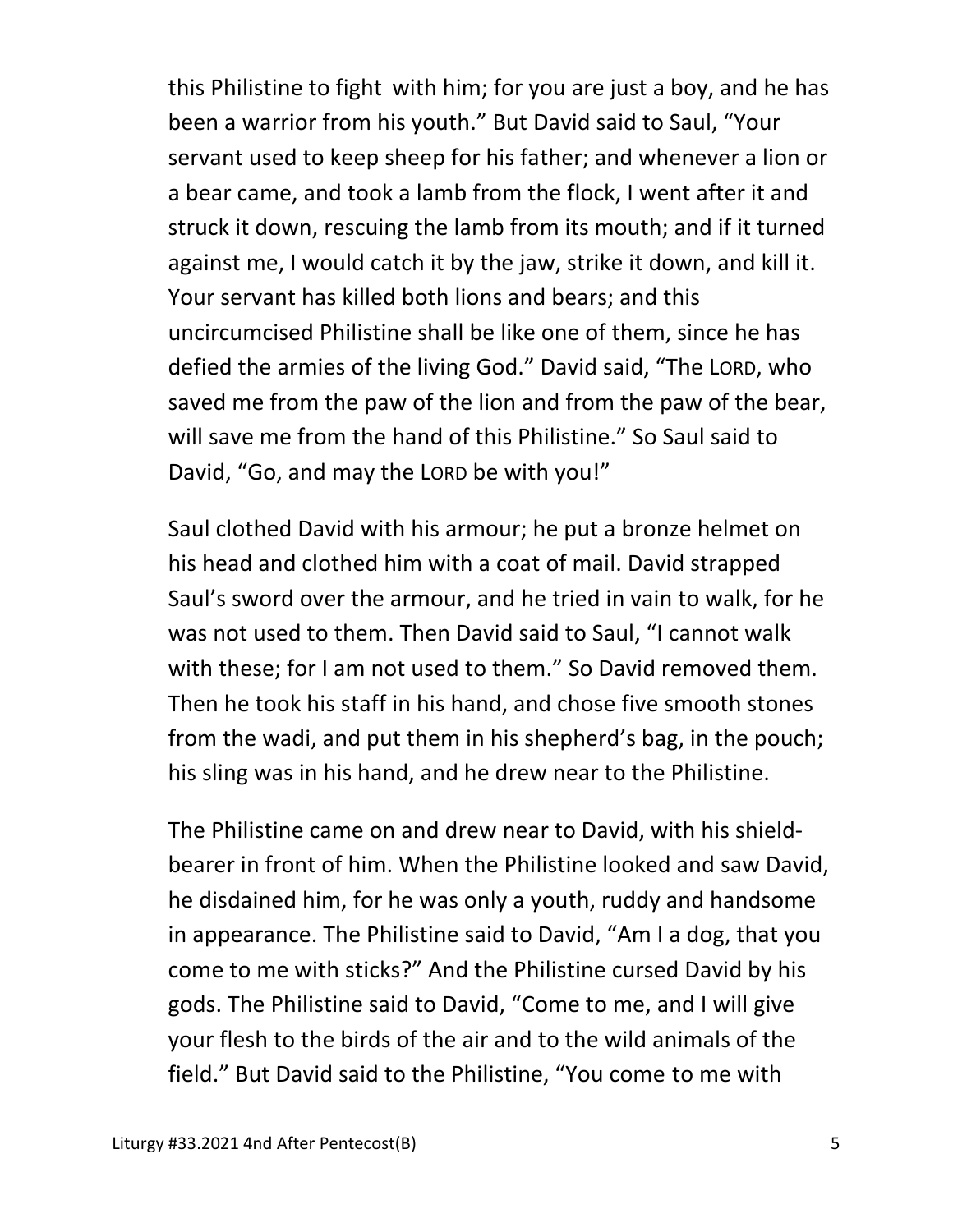sword and spear and javelin; but I come to you in the name of the LORD of hosts, the God of the armies of Israel, whom you have defied. This very day the LORD will deliver you into my hand, and I will strike you down and cut off your head; and I will give the dead bodies of the Philistine army this very day to the birds of the air and to the wild animals of the earth, so that all the earth may know that there is a God in Israel, and that all this assembly may know that the LORD does not save by sword and spear; for the battle is the LORD's and he will give you into our hand."

When the Philistine drew nearer to meet David, David ran quickly toward the battle line to meet the Philistine. David put his hand in his bag, took out a stone, slung it, and struck the Philistine on his forehead; the stone sank into his forehead, and he fell face down on the ground.

#### **Psalm 133** VU # 856

## **Mark 4:35–41**

On that day, when evening had come, he said to them, "Let us go across to the other side." And leaving the crowd behind, they took him with them in the boat, just as he was. Other boats were with him. A great windstorm arose, and the waves beat into the boat, so that the boat was already being swamped. But he was in the stern, asleep on the cushion; and they woke him up and said to him, "Teacher, do you not care that we are perishing?" He woke up and rebuked the wind, and said to the sea, "Peace! Be still!" Then the wind ceased, and there was a dead calm. He said to them, "Why are you afraid? Have you still no faith?" And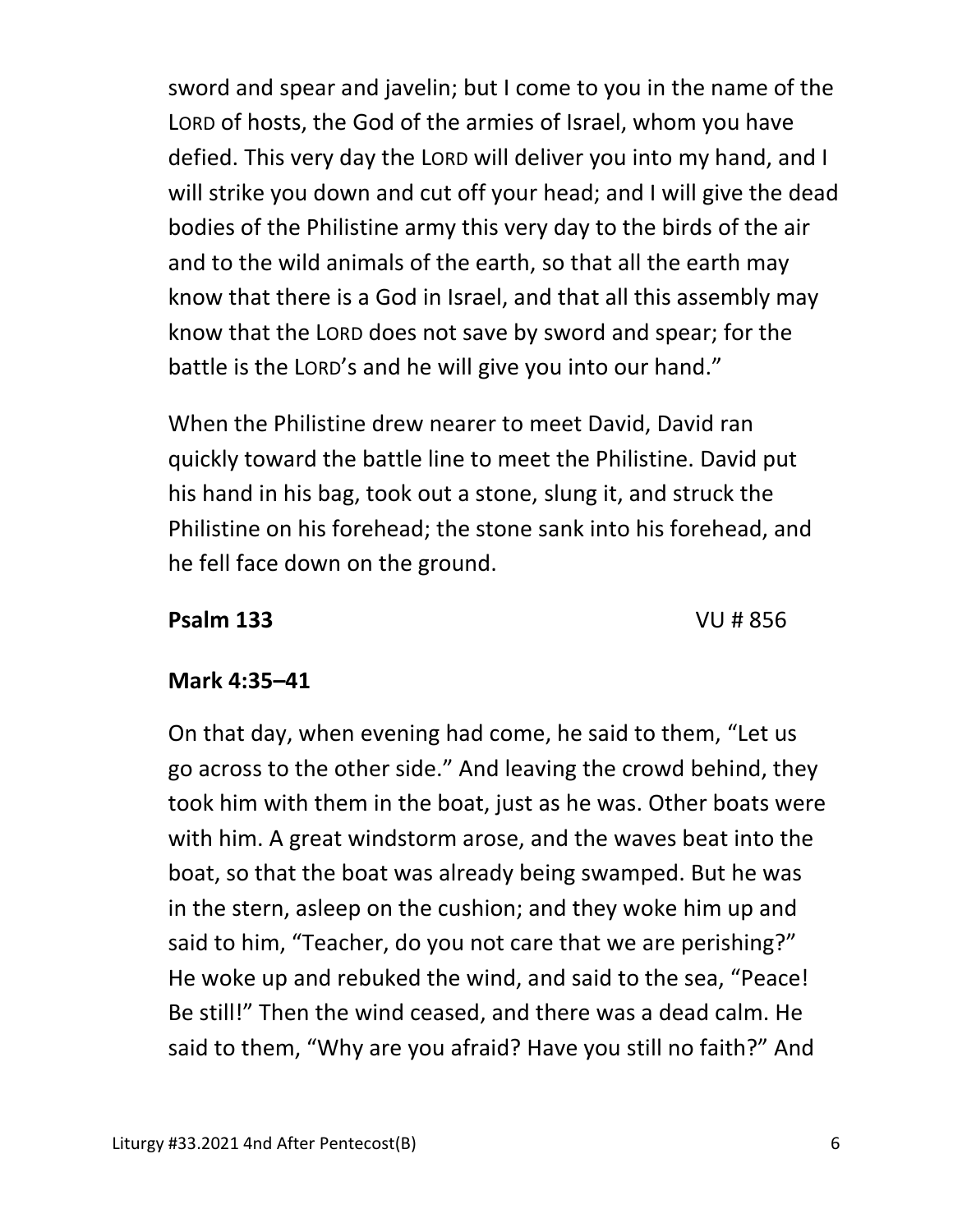they were filled with great awe and said to one another, "Who then is this, that even the wind and the sea obey him?"

#### **Anthem**

**Sermon** 

**Reflective Music** 

# **Responding to God's Word**

## **Offertory Invitation**

 O God, you have offered unique gifts to each one of us. Teach us to celebrate and share those gifts so that we may create communities of graciousness and love. Through Jesus, we are reminded of the difference that an individual contribution can make. Let us offer our gifts generously for the service of all.

# **Offertory**

## **\*Presentation of Offering**

## **\*Offertory Prayer**

**Bighearted God,** 

 **we ask you to take these gifts, bless them, and use them to calm storms and create in our communities new, imaginative, and life-giving streams. Amen.** 

## **Prayers of Thanksgiving and Intercession**

 God in whom we live and move and have our being: as we consider the world around us in your presence today,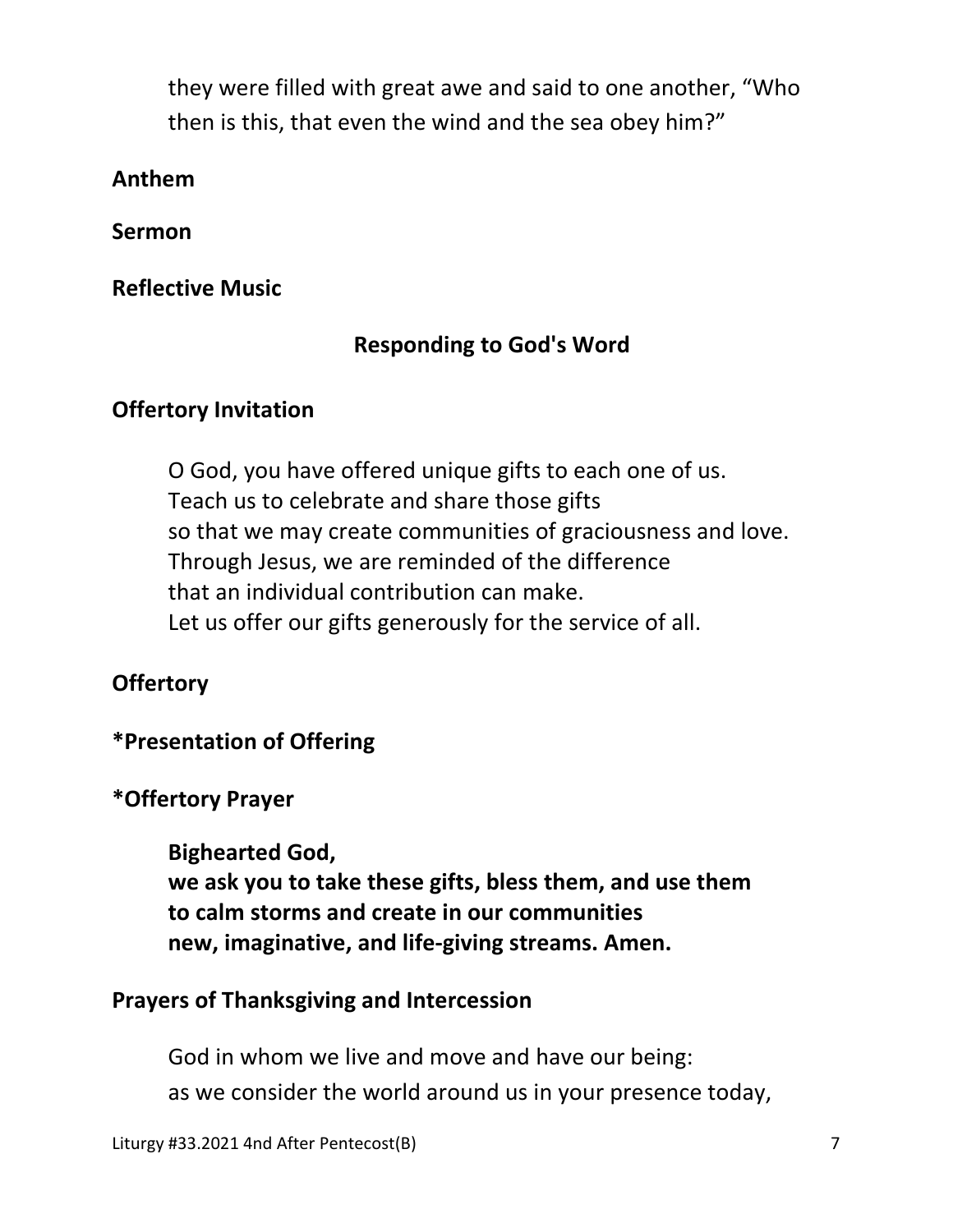we are grateful to know you are near, and that your presence will not fail us, no matter the challenges we face. We are aware of so many challenges—in our own lives, the lives of those we care about, and in the world around us. We wonder how you will reveal yourself, your mercy and your love, in response to so many different needs. Help us trust that you never give up on situations which we find overwhelming.

God, in your mercy,

## **Hear our prayer.**

 In faithful silence, we lay before you the concerns on our hearts this day: We pray for those who have been in the headlines this week, for those situations which concern us deeply, and for all whose lives crying out to you for help in situations we can't even imagine:

 God, in your mercy,  **Hear our prayer.** 

We pray for those who are suffering from illness of any sort, coping with pain or with ongoing treatment, for those waiting for or recovering from surgery, for those who are bereaved or burdened by some significant loss, and those struggling with economic hardship in these uncertain times.

 God, in your mercy,  **Hear our prayer.**